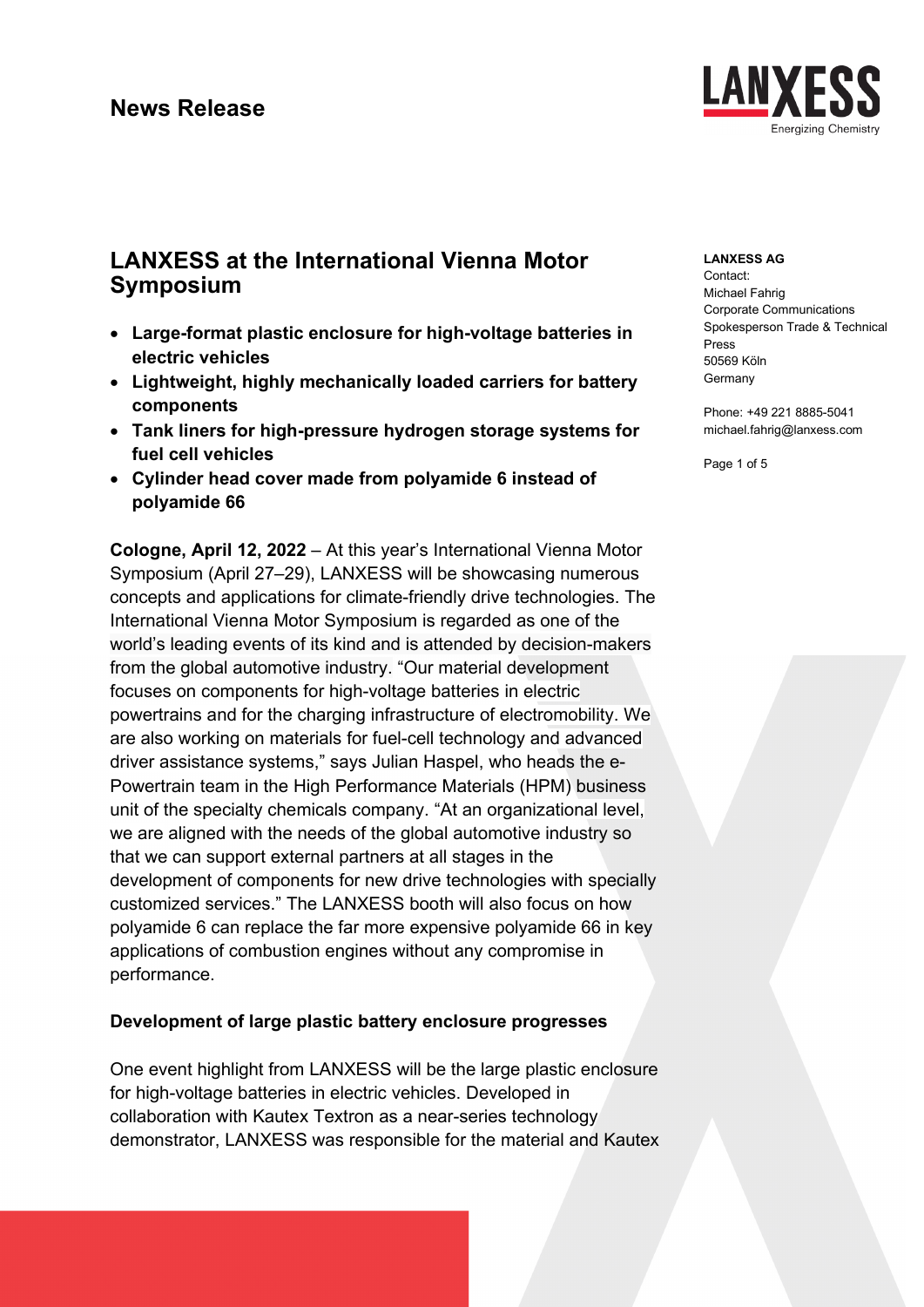

for component and process development. The geometrically complex lightweight component is around 1.40 meters long and wide, does not contain any metallic reinforcing elements, and weighs somewhere in the medium two-figure kilogram range. It is manufactured in a singlestage compression molding process with a compound based on the polyamide 6 compound Durethan B24CMH2.0 and does not require any further rework. Crash-relevant areas are specially reinforced with inserts made from the continuous-fiber-reinforced thermoplastic composite Tepex dynalite. As demonstrated in simulations, the component geometry fulfills a range of important standard loading cases such as for Eigenfrequency or "crush behavior", whereby the resistance of a battery housing to slow deformation loading is tested. "The most important real-life component tests will be completed by the time the International Vienna Motor Symposium opens, which means that we can discuss the results with visitors to our booth," says Haspel.

### **Permanently clamped**

Tepex is also ideal for constructing lightweight and load bearing carriers for vehicle batteries. One good example of this is a curved holder for a battery that provides a backup supply of electricity to the "Intelligent Drive" highly automated driver assistance system in the Mercedes-Benz S-Class in the event of a power failure. This electrically insulating and corrosion-resistant composite part is around 40% lighter than a metal equivalent. Due to its production using the hybrid molding process, numerous functions such as holders and fastening elements can be integrated directly in the component, which helps to cut costs. "Our composite does not suffer creep under high permanent stresses, which is why the holder can keep the battery in place by clamping alone," says Haspel.

### **Polyamide for high-pressure hydrogen tanks**

LANXESS has expanded its material development expertise to include high-pressure tanks for storing hydrogen. "We successfully transferred our knowhow in the area of series-produced tank liners for natural-gas-powered cars to high-pressure tanks for fuel-cell

### **LANXESS AG**

Contact: Michael Fahrig Corporate Communications Spokesperson Trade & Technical Press 50569 Köln **Germany** 

Phone: +49 221 8885-5041 michael.fahrig@lanxess.com

Page 2 of 5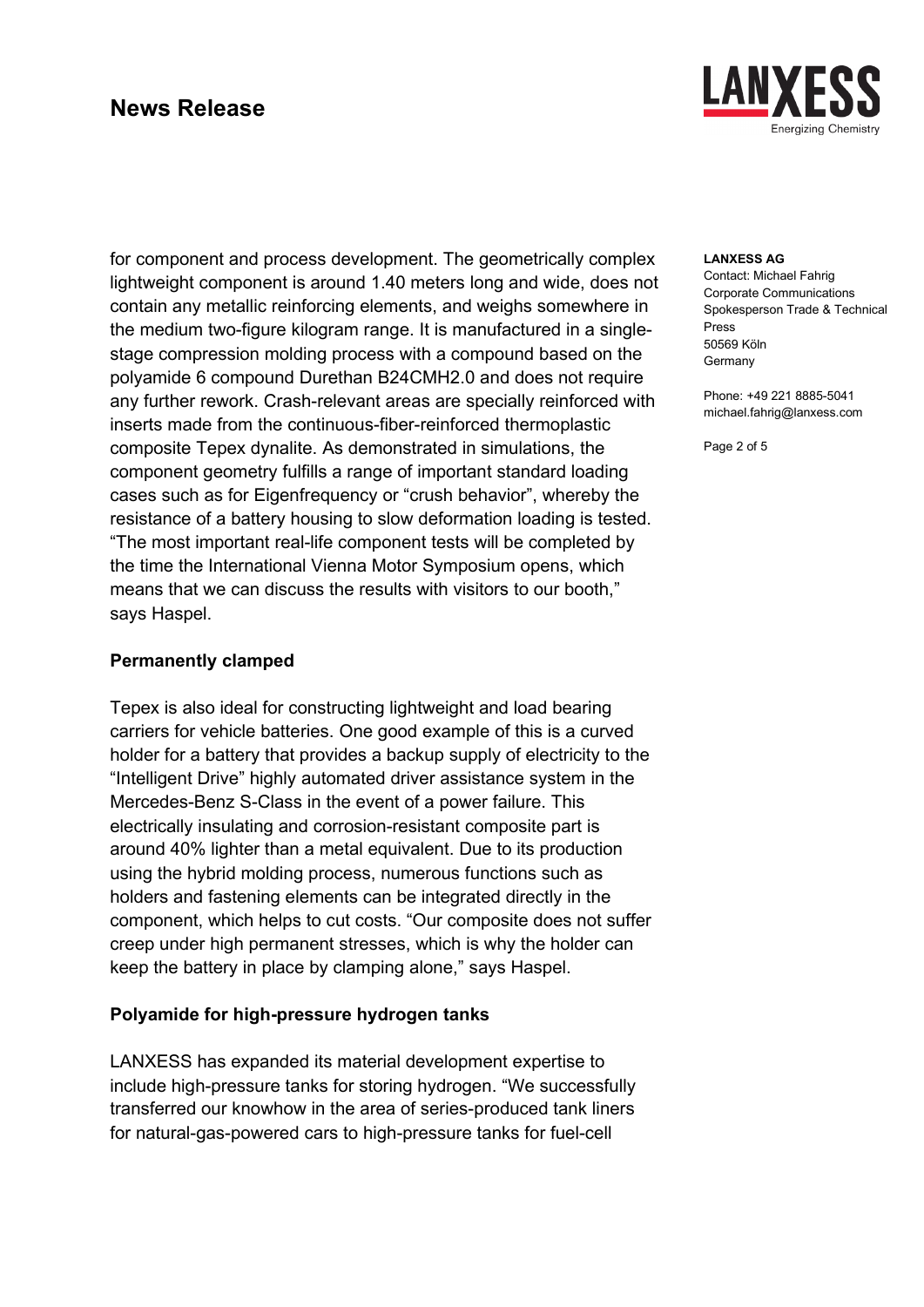technology," says Haspel. With Durethan BC550Z DUSXBL, LANXESS can offer a polyamide 6 compound that, compared to other plastics, acts as an excellent barrier against hydrogen and offers outstanding low-temperature toughness. The material shows extremely strong pinch-off seams in extrusion blow molding. Thanks to the high melt stiffness of the compound, even large truck tank liners with lengths of two meters or more can be blow-molded. When welding injection-molded tank halves, the compound forms joining seams with high strength. LANXESS will be showcasing a prototype liner at the International Vienna Motor Symposium.

### **Switchover during ongoing series production**

One example of how LANXESS has successfully substituted polyamide 66 with polyamide 6 can be seen in the cylinder head covers for a passenger car made by a Chinese automotive manufacturer. The switchover was implemented during ongoing series production. "The Durethan BKV35H2.0 component fulfills all the most important tests and is extremely stable in response to heat, engine oil, and blow-by gases. Not only that, but compared with the former material, it is also low-warpage and exhibits superior surface properties," says Haspel. Another decisive factor for the use of the compound was that LANXESS can supply it reliably through backward integration with glass fibers and polymer raw materials.

You can find more detailed information about LANXESS's material and technology solutions for the field of new mobility at [https://e](https://e-mobility.lanxess.com/)[mobility.lanxess.com/.](https://e-mobility.lanxess.com/)



### **LANXESS AG**

Contact: Michael Fahrig Corporate Communications Spokesperson Trade & Technical Press 50569 Köln Germany

Phone: +49 221 8885-5041 michael.fahrig@lanxess.com

Page 3 of 5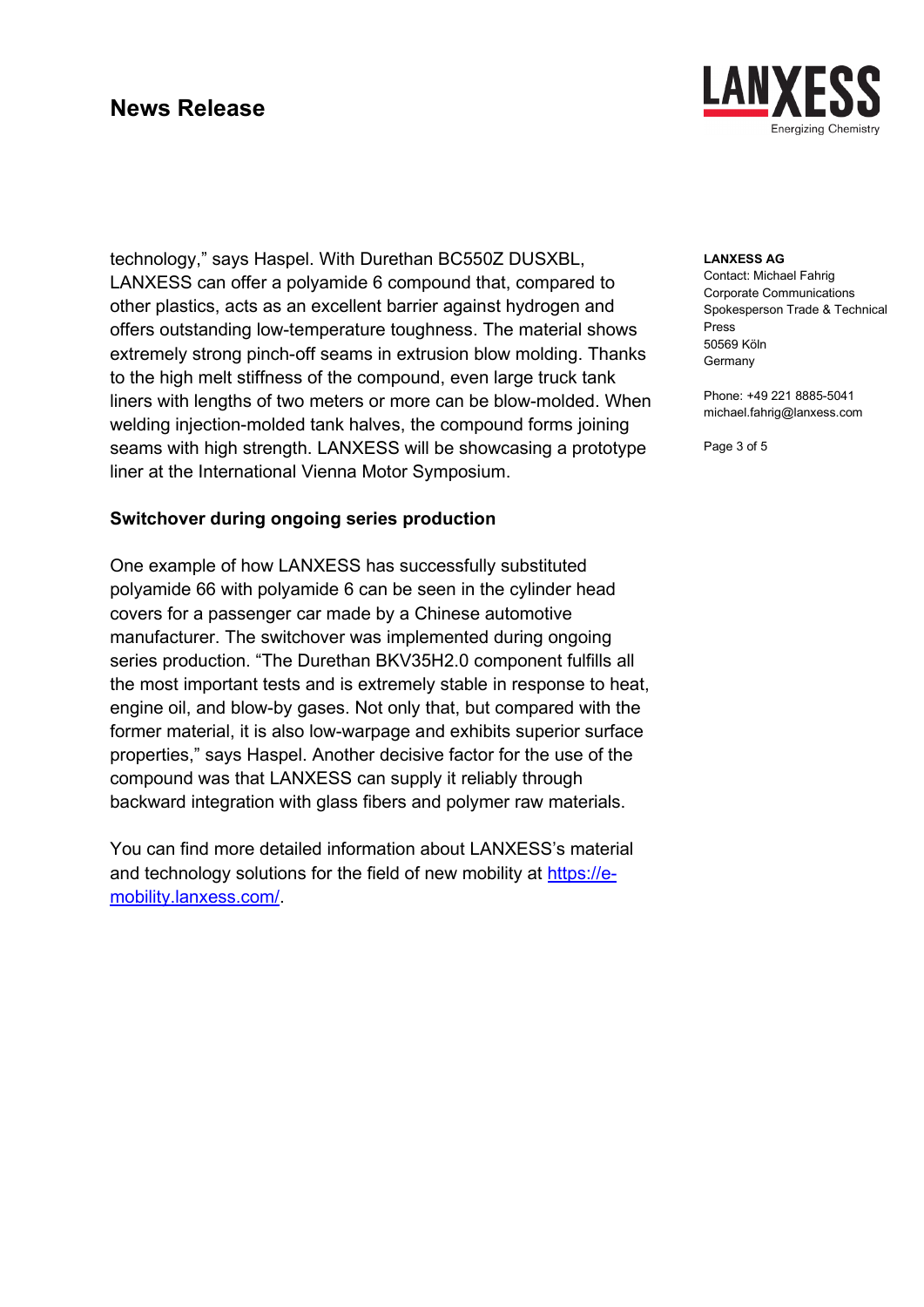

**Image**

#### **LANXESS AG**

Contact: Michael Fahrig Corporate Communications Spokesperson Trade & Technical Press 50569 Köln **Germany** 

Phone: +49 221 8885-5041 michael.fahrig@lanxess.com

Page 4 of 5



The large plastic enclosure for high-voltage batteries in electric vehicles was developed in collaboration with Kautex Textron as a near-series technology demonstrator. LANXESS was responsible for the material and Kautex for component and process development.

Photo: Kautex Textron